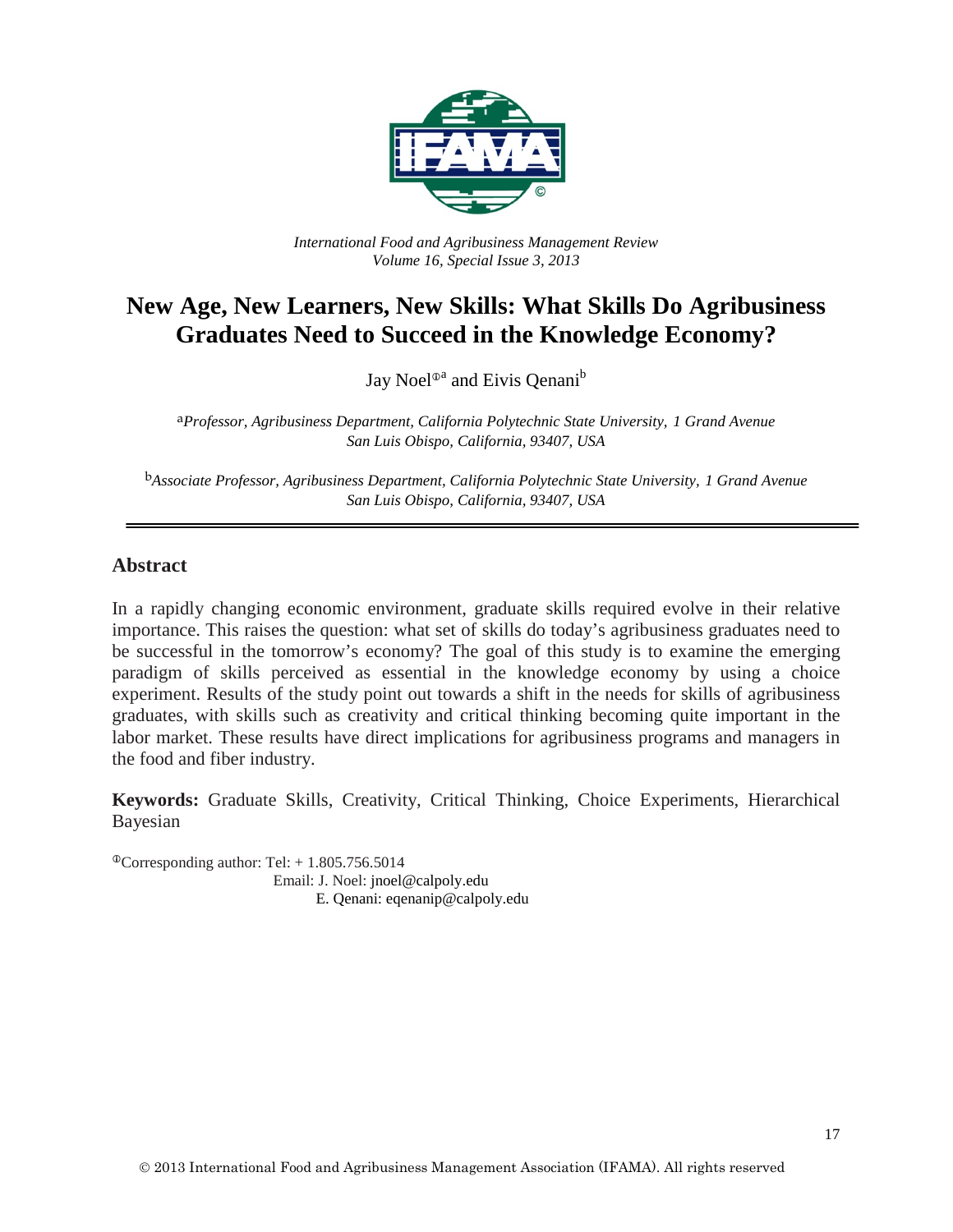### **Introduction**

It is widely recognized that changes in the nature of work and the workplace in the modern economy are transforming the kinds of knowledge, skills, and attitudes needed for successful employment and work performance (OECD 2011). In recent decades, increasing specialization and trade have blurred the lines between the domestic and global economies (CEA 2009). Technology has shifted critical factor of production from capital to knowledge (Halal 1998) and has created the knowledge economy. Economists are now arguing the transformation of the knowledge economy and emergence of a new creative economy (Florida 2002; Florida 2006). The main premise of the creative economy that operates in the presence of borderless capital is that creativity and innovation are the crucial drivers of economic growth. Changes related to technology, management innovations, global competition and sustainability concerns are raising questions about the kind of skills and competencies that society and young people will need in order to succeed in this changing environment.

The perceived demand for different skills has prompted policymakers to develop frameworks to ensure that educational institutions deliver skills that will be able to meet labor market demand. Raising the skills of national workforces through education and training has thus become a primary objective of economic policies aimed at developing national competitiveness (OECD 2011). The Council of Economic Advisors notes that in today's economy there is an increased need for highly skilled workers who can perform complex, ever-changing tasks. Thus, educating the next generation with  $21<sup>st</sup>$  century knowledge and skills and creating a world-class workforce is one of the four building blocks of American innovation (CEA 2009). Perhaps no institution is more pivotal to responding to the needs for new skills than higher education. As noted by the World Bank report (2002) the role of higher education in particular, is now more influential than ever in the construction of knowledge economies, in the creation of the intellectual capacity on which knowledge production and utilization depend and to the promotion of the lifelong-learning practices necessary for updating people's knowledge and skills.

In a rapidly changing environment, skills and attributes required may evolve and/or vary in their relative importance. This raises the question: what set of skills do today's graduates need to be successful in the tomorrow's economy? The answer to this question guides continually the curriculum design and revision in the institutions of higher education. Research points out that a successful alignment of higher education with workforce needs can be reached based on careful action by educational institutions to embed skills and attributes within instructional programs (Yorke and Harvey 2005).

The goal of this study is to examine the emerging paradigm of skills perceived as essential for the success of agribusiness graduates in the knowledge economy. This study contributes to the literature by bringing new evidence to the discussion of agribusiness graduate skills. The study hypothesis is that there have been changes in the top rated skills for agribusiness graduates as a result of the dynamics that are taking place in the food and fiber industry. A different paradigm of skills is emerging and new skills are becoming important to employers and the labor market. Central to this new paradigm are generic skills, such as creativity and innovation deemed critical for the successful future of the economy.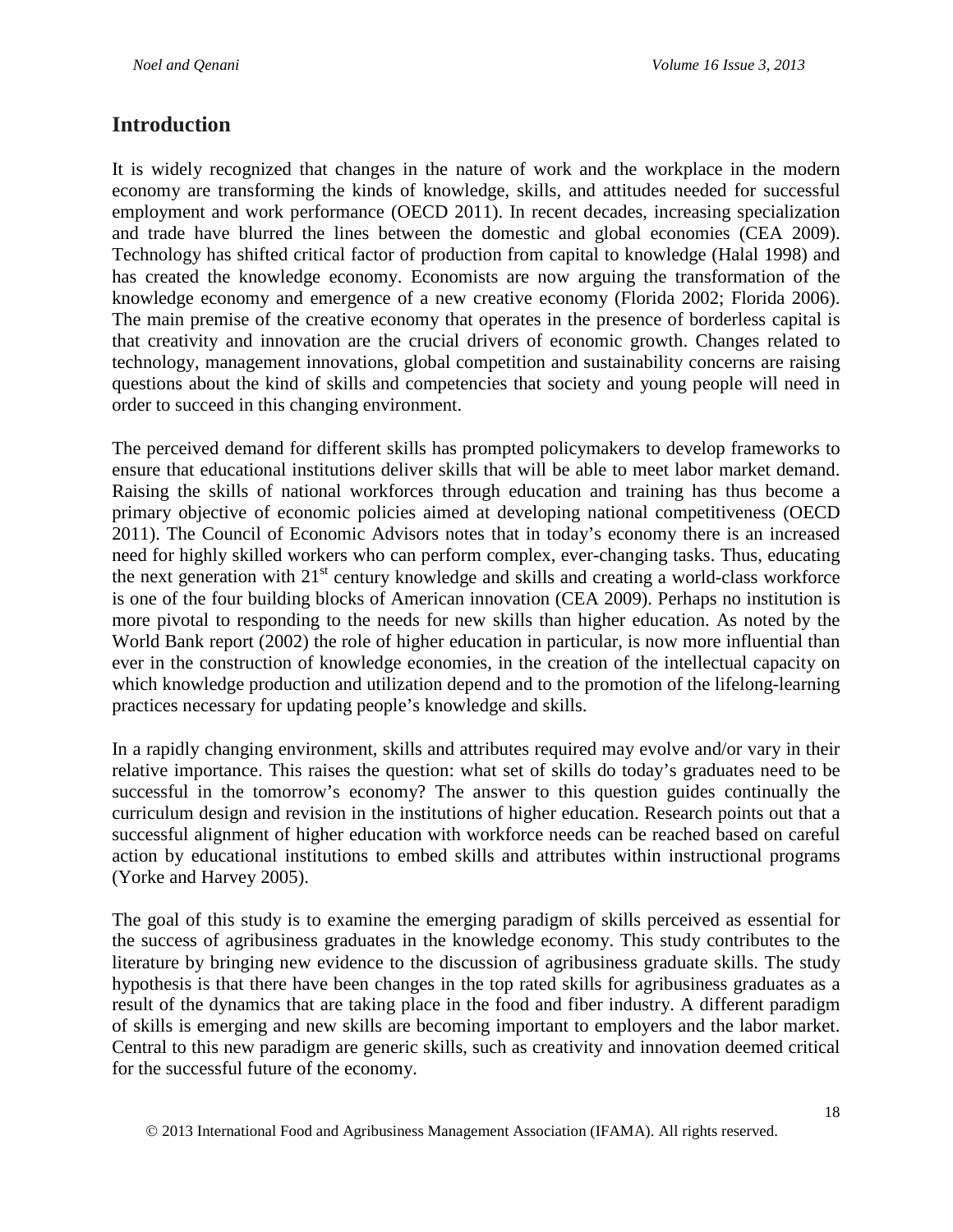Results from this study should be of interest and offer useful insights to both agribusiness programs, as well as managers in the food and fiber industry. The administrators and the faculty are responsible for continually refocusing and restructuring agribusiness programs so that the relevant skills identified by employers are being taught effectively in the agribusiness programs. Findings from this study also highlight the changing role of the manager today with key implications for employee management. Forward thinking managers should adjust their activities to meet company's goals in the new age that requires new skills. It will be necessary that they develop and implement strategies based on different criteria to hire, evaluate, motivate and manage the new employees.

### **Human Capital, Skills and Education**

OECD (2001) defines human capital as the knowledge, skills, competencies and attributes embodied in individuals that facilitate the creation of personal, social and economic wellbeing. A vast literature has shown the critical and direct impact of human capital and education on economic output, economic growth, productivity and progress of the society. A greater amount of educational attainment implies more skilled and productive workers, who in turn increase an economy's output of goods and services (Barro and Lee 2001). Understanding the skills and attributes that can help people contribute to innovation and advancement of society increasingly motivates the efforts to understand the types of skills needed that support innovation and the best ways to develop them (OECD 2011). Though there is no consensus on the definitions of skills, according to Esposto (2008, 100) skills are "those generalizable attributes of individuals that confer advantage in the labor market." For Tether et al. (2005, 5) skill is "an ability or proficiency at a task that is normally acquired through education, training and/or experience". A mixture of these definitions is useful because looking at skills that have returns in the labor market allows for easier measurement and comparison, while a focus on those acquired through education and training has clear policy relevance (OECD 2011). Stasz (2001) and OECD (2011) discuss the broadening meaning of skills in the workplace today. A frequent grouping of skills in four categories is used in literature: *cognitive skills* are usually acquired through formal education (skills such as such as problem solving, critical thinking, and creativity) and are transferable to work situations; *generic skills* that include things such as communication and team working are thought to be broadly transferable across work settings; *technical skills* refer to specific skills needed in a particular occupation or job; and work-related attitudes or *soft skills* that are hard to conceptualize and define and not easily measured. Often, these are considered and grouped as generic skills and include motivation, leadership, ethics, entrepreneurship, management, charisma, negotiation, coordination. A wider grouping of skills combines cognitive skills, generic skills and soft skills under the umbrella of *generic* skills (Biesma et al. 2007). This study follows the later grouping of skills that combine higher cognitive skills with interpersonal skills under the generic skills. From an economic perspective, skills are considered discrete attributes acquired overtime that improve one's labor market success. If skills demanded in the workplace are identified, then education should be able to design curricula to ensure that students acquire the proper building blocks (Stasz 2001).

Recently in the discussion of skills and desired attributes, one skill that is gaining importance is creativity. With the current pace of change, the workplace is constantly faced with new demands and situations that require creative abilities to provide new adequate solutions. Creativity is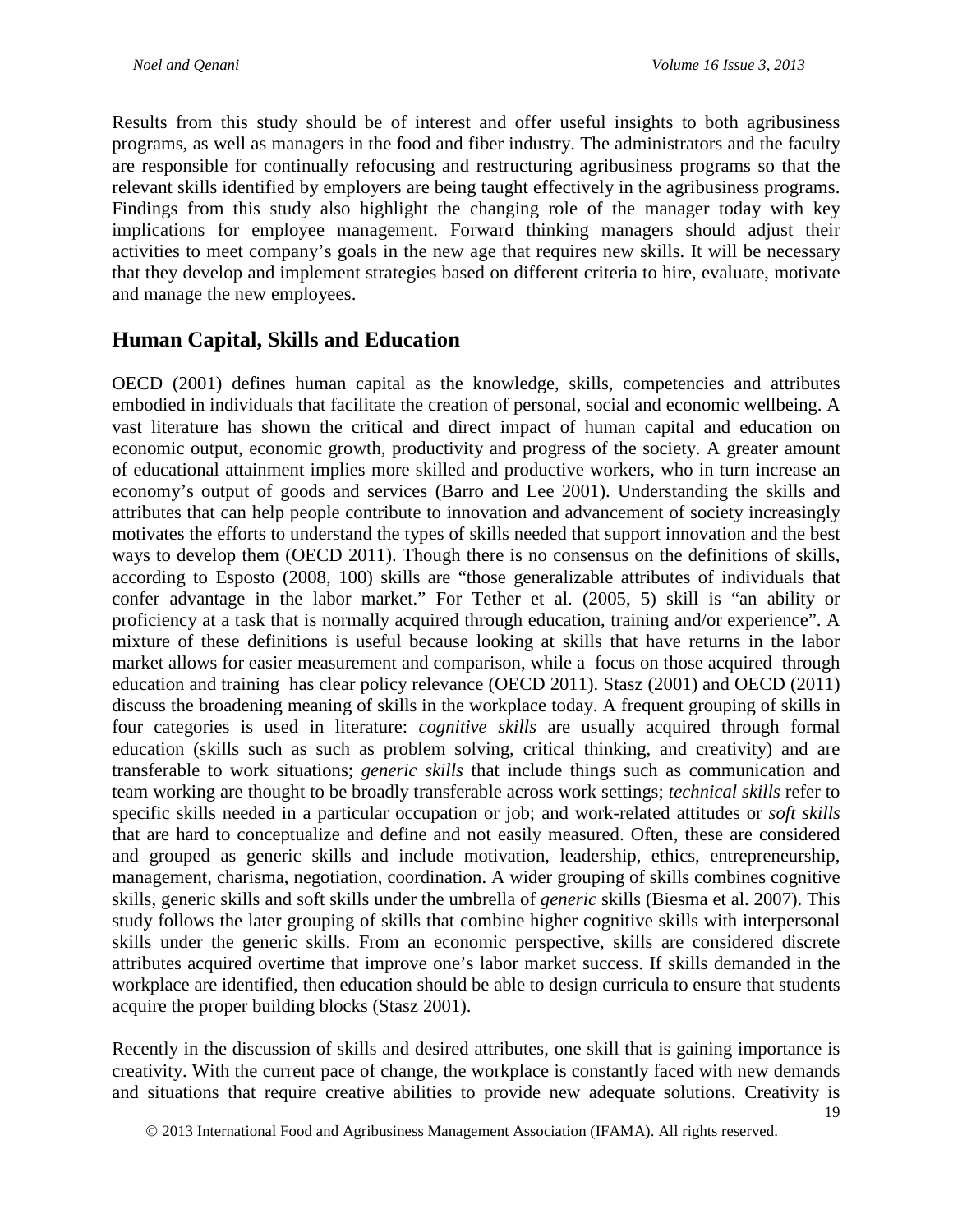perceived as a complex construct (Villalba 2010) and as such there is no general definition of creativity. However, there is agreement that *creativity* involves thinking that aims at producing ideas or products that are relatively novel and can add value to the firm and society. Further, creativity requires a foundation of specific (technical) knowledge without which it cannot develop, and more importantly, creativity can be advanced and promoted (Sternberg 2006). By linking creativity to technological innovation and economic prosperity, Florida (2002) argues that universities should cultivate and develop creativity in their graduates. Robinson (2006) maintains that creativity is as important in education as literacy and should be treated with the same status. However, he argues that educational systems are not equipping students with the right skills to function in the knowledge economy and have been criticized of damping creativity, and promoting conformity (Sternberg 2006; Robinson 2006; Gibson 2010).

### **Graduate Readiness and Agribusiness Graduate Skills**

Over the years, the context of work for professionals in the food and fiber industry has changed dramatically due to processes like globalization and advances in technology. King et al (2010, 566) note that "agribusiness organizations are becoming more flexible and complex, more decentralized and yet reliant on collective action and cohesiveness." Boehlje et al. (2011) argue that development and implementation of technology and new innovations are becoming vitally critical to long-term success of the food and agribusiness industry.

Readiness to enter the workforce is one of the most prevalent problems seen by potential employers. The rapid pace of organizational and technological change has meant that employers are increasingly demanding of graduates than ever before. Policymakers express widespread concern that schools are failing to impart the kind of skills that employers need. The lack of skills among graduates today is a key concern for employers that blame the education system for not preparing graduates that can hit the ground running (WSJ 2011). Despite the growing global demand for new essential competencies, employers repeatedly report that many new graduates are not prepared to work as they lack important skills such as critical thinking, writing and problem-solving essential for today's workplace (USDE 2006). This raises the question of the effectiveness of education system in preparing graduates with the necessary core skills and attributes. Graduates need to exhibit more and more attributes and have the ability to respond to rapid change if they are going to be successful in the workplace. A direct implication for agribusiness programs is to find ways to provide their graduates with the right set of skills and attributes to meet these demands and hit the ground running.

Various studies have explored the topic of essential skills and attributes of agribusiness graduates and their relative value in the workplace. A pioneer study came from Litzenberg and Schneider (1987). Through a wide survey with agribusiness companies, they explored the skills and characteristics of agribusiness graduates needed for three different positions: entry level, middle managers and top management. A total of 74 skills and characteristics were considered and measured through relative rankings. Skills were grouped in six categories as follows: business and economics, computer, quantitative, and management information, technical skills, communication skills, interpersonal qualities, and employment, work, and general experience. Regression results indicated that the category of interpersonal characteristics (such as selfmotivation, positive work attitude, high morals/ethics, team player, self-confidence, etc.) had the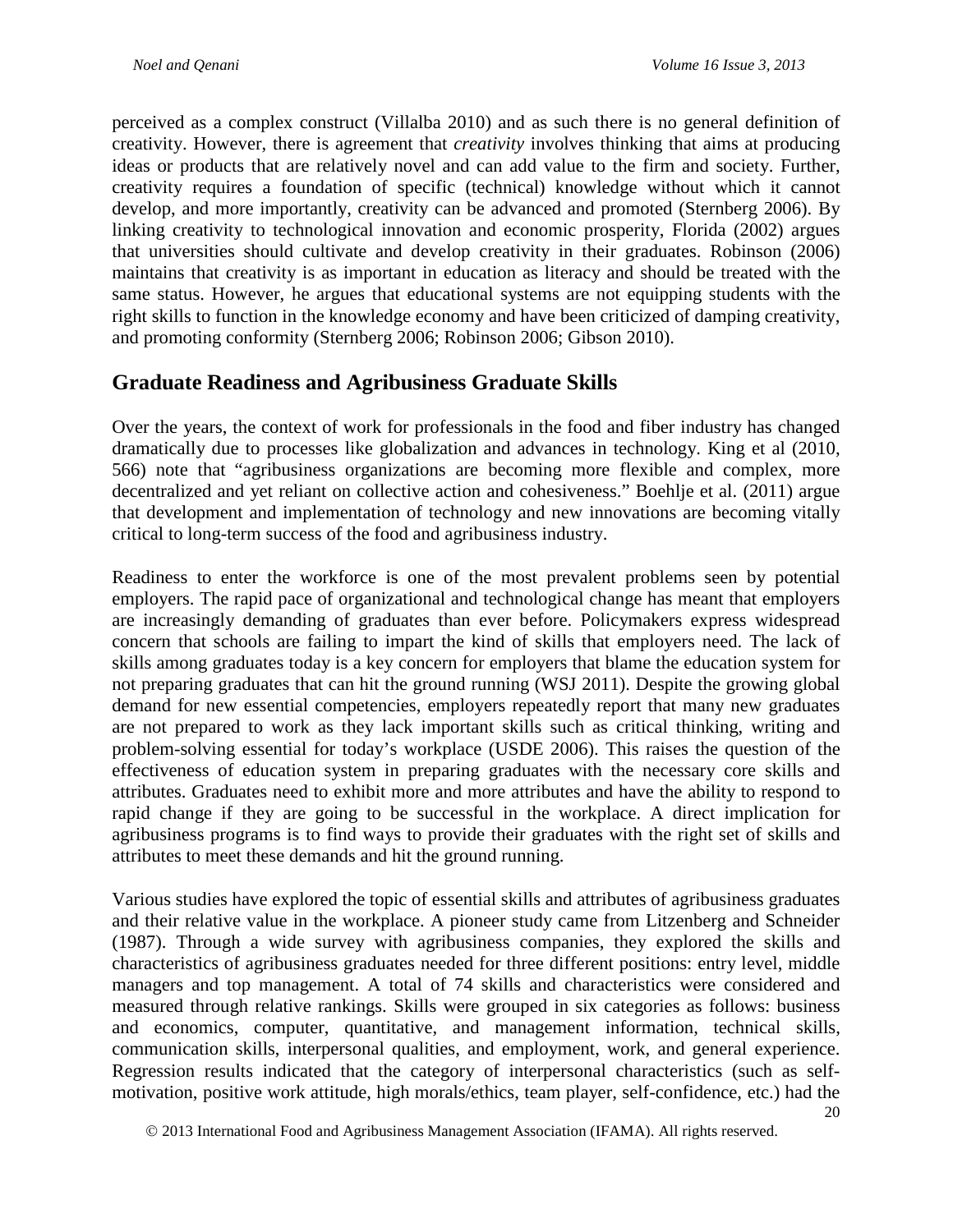highest overall rank, with communication skills ranked slightly lower, followed by business and economic skills, technical skills, computer, quantitative and management information, and lastly, previous work experience. Further, their results indicated that the relative need for all skills increased with the level of importance of the employee. Litzenberg and Schneider concluded that though all agribusiness sectors look for good interpersonal traits and communications skills, each sector has its own "shopping list" for technical skills and capabilities of graduates and a better coordination between industry and academics is needed to develop required graduate skills. Siebert et al. (2002) explored the relationship between above average starting salaries and various characteristics using a survey with a diverse group of agribusiness firms. Results showed that work experience and leadership experience were attributes highly valued by agribusiness employers. An important study from Boland and Akridge (2004) explored how employers' expectations of skills, capabilities, and experiences of agribusiness graduates had evolved over time. Results showed that interpersonal and communication skills, teamwork capability, and critical thinking skills were rated as the most valued skills in future leaders of the industry. Knowledge of marketing, accounting and finance, macroeconomics and trade were rated lower. They conclude that critical thinking and communication skills were more important to employers than industry-specific knowledge. Norwood and Henneberry (2006) similarly to previous studies (see Barkley 1991 and Barkley, Stock, and Sylvius 1999) examined the relationship between starting salaries and agribusiness graduate attributes employing a choice-based conjoint experiment with two hypothetical job candidates. Candidate attributes included study major, service and academic awards received while in college, leadership positions held while in college, internship and work experience, language skills, communication skills candidate's character, interviewing skills, passion and dedication to career goals, GPA, and willingness to relocate. After the ranking of the desired attributes, the value of each attribute was measured in the context of willingness to pay, which is how much more employers were willing to pay for an attribute. Results showed that employers highly value candidate's character, passion and dedication towards career goals, and communication skills. GPA of the candidate had the largest impact on starting salaries. Another study by Gunderson et al. (2008) on the skills of financial agribusiness students found that employers highly value graduates' problem-solving skills.

To summarize, literature on the skills of the agribusiness graduates has focused both on the valuation and ratings of graduate skills by agricultural employers, as well as the role that various skills play on salaries of agribusiness graduates. This body of literature provides very important insights on the topic of graduate skills. However, concerns expressed continually by employers indicate a current interest to revisit this subject and obtain new evidence to continue the conversation on graduate skills.

### **Data**

A Web-based survey was administered to employers of agribusiness college graduates. The employer database was compiled from three separate sources. The first source was a combined database of employers who hired graduates from California Polytechnic State University – San Luis Obispo, California, maintained by the University, and of employers who offered internships to agribusiness students maintained by the Agribusiness Department, Cal Poly San Luis Obispo. The second source was a directory of California, Florida, Oregon and Washington agricultural employers made available by the weekly publication *Red Book Credit Services*. A third source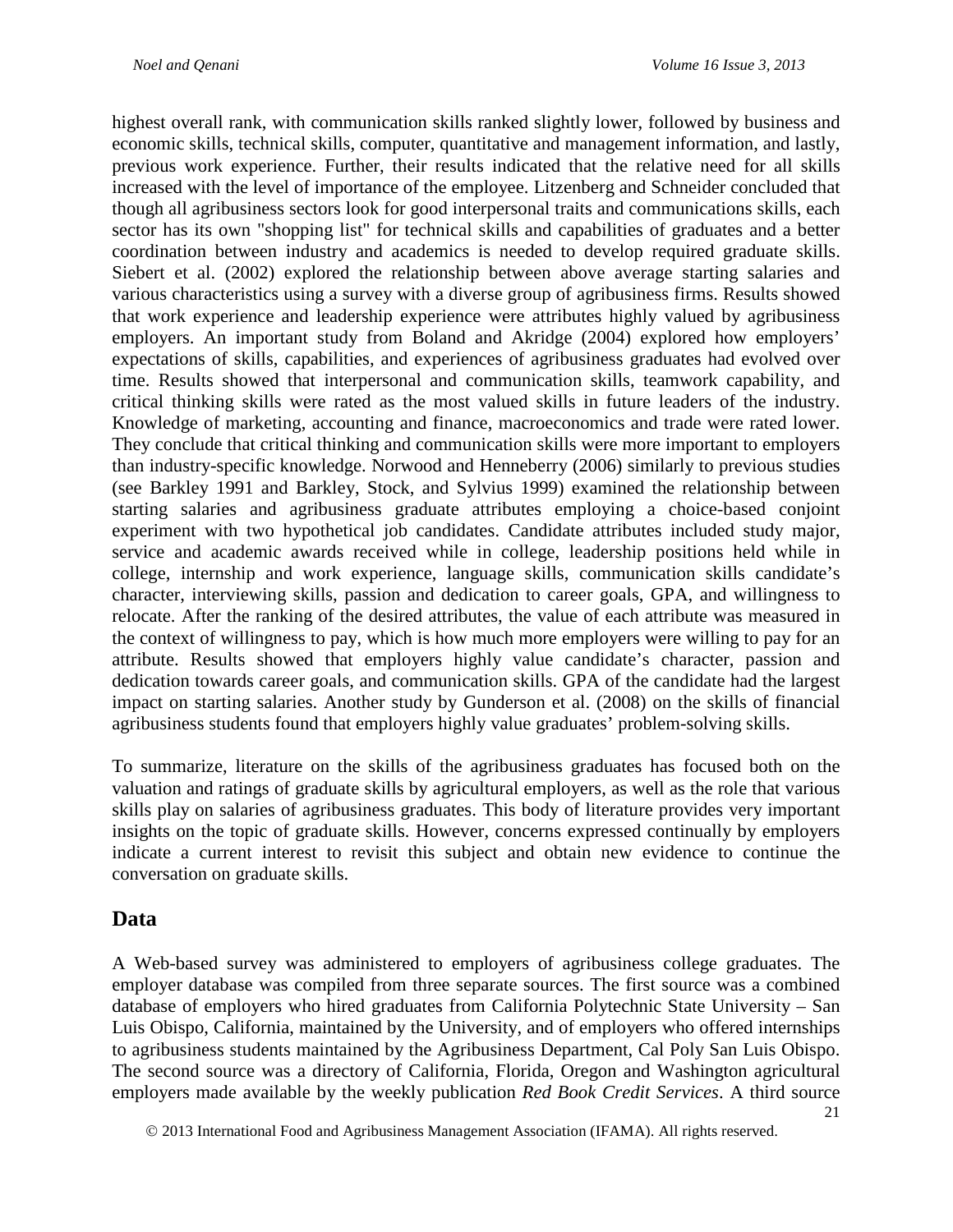included employer- members of the California League of Food Processors. The combined database cleared of double entries contained a total of 1,050 employers. The survey questions were developed, field tested and revised based on input from food and fiber employers, members of the Industry Advisory Board of Cal Poly's Agribusiness Department. Employers received an email link to the questionnaire. The survey was made available to them from December 2011 through April 2012. Employers had to identify the type of organization they represented such as input provider, food processor, retailer, financial institution, wholesaler, farm, durable goods manufacturer, broker- shipper or service provider, etc. The survey collected information also on the revenue, size of the company and title/role in the company of the survey respondent.

To solicit employers' opinion on the importance of key skills for agribusiness graduates, a discrete choice experiment was created. Based on the skill literature examined above and conversations with key industry representatives, a list of most valued skills and attributes was created. Although many skills were included as important in the list, only the top rated ones were used in developing hypothetical candidate profiles. Specifically, each profile included different level combinations of the following skills: *critical thinking, communication, teamwork, creativity* and *knowledge of marketing,* and *knowledge of finance*. An overview of these attributes and levels used to describe the candidate are presented in Table 1. As part of the choice experiment, employers were asked to imagine the situation of hiring for an entry-level position requiring an undergraduate degree at their firm. They were presented with three hypothetical profiles of job candidates at a time (a choice set), and each time they had to select the best candidate for the job. Though there is no consensus in the literature about the 'appropriate' number of choice sets per respondent, most studies ask respondents to evaluate up to sixteen choice sets (Louviere et al. 2000). A fractional factorial randomized design with main effects only that optimized the Defficiency was used to select 16 choice sets for each respondent. A sample choice set from the survey is presented in Appendix 1.

| <b>Attributes</b>               | <b>Levels</b>                    | <b>Definitions</b>                                                                                               |  |
|---------------------------------|----------------------------------|------------------------------------------------------------------------------------------------------------------|--|
| <b>Critical Thinking Skills</b> | <b>Basic</b>                     | <b>Elementary or Base Level</b>                                                                                  |  |
| <b>Communication Skills</b>     | Good<br>Advanced<br><b>Basic</b> | Average or Satisfactory Level<br>Specialist or High Quality Level<br><b>Elementary or Base Level</b>             |  |
| <b>Teamwork Skills</b>          | Good<br><b>Basic</b>             | Average or Satisfactory Level<br><b>Elementary or Base Level</b>                                                 |  |
|                                 | Good                             | Average or Satisfactory Level                                                                                    |  |
| Creativity                      | <b>Yes</b><br>No                 | Creative<br>Not Creative                                                                                         |  |
| Knowledge of Marketing          | <b>Basic</b>                     | <b>Elementary or Base Knowledge</b>                                                                              |  |
|                                 | Good                             | Average or Satisfactory Knowledge                                                                                |  |
|                                 | Advanced                         | Specialist or High Quality Knowledge                                                                             |  |
| Knowledge of Finance            | <b>Basic</b><br>Good<br>Advanced | <b>Elementary or Base Knowledge</b><br>Average or Satisfactory Knowledge<br>Specialist or High Quality Knowledge |  |

**Table 1**. Graduates' Attributes and Attribute-Levels Used in Choice-Based Conjoint Questions.

2013 International Food and Agribusiness Management Association (IFAMA). All rights reserved.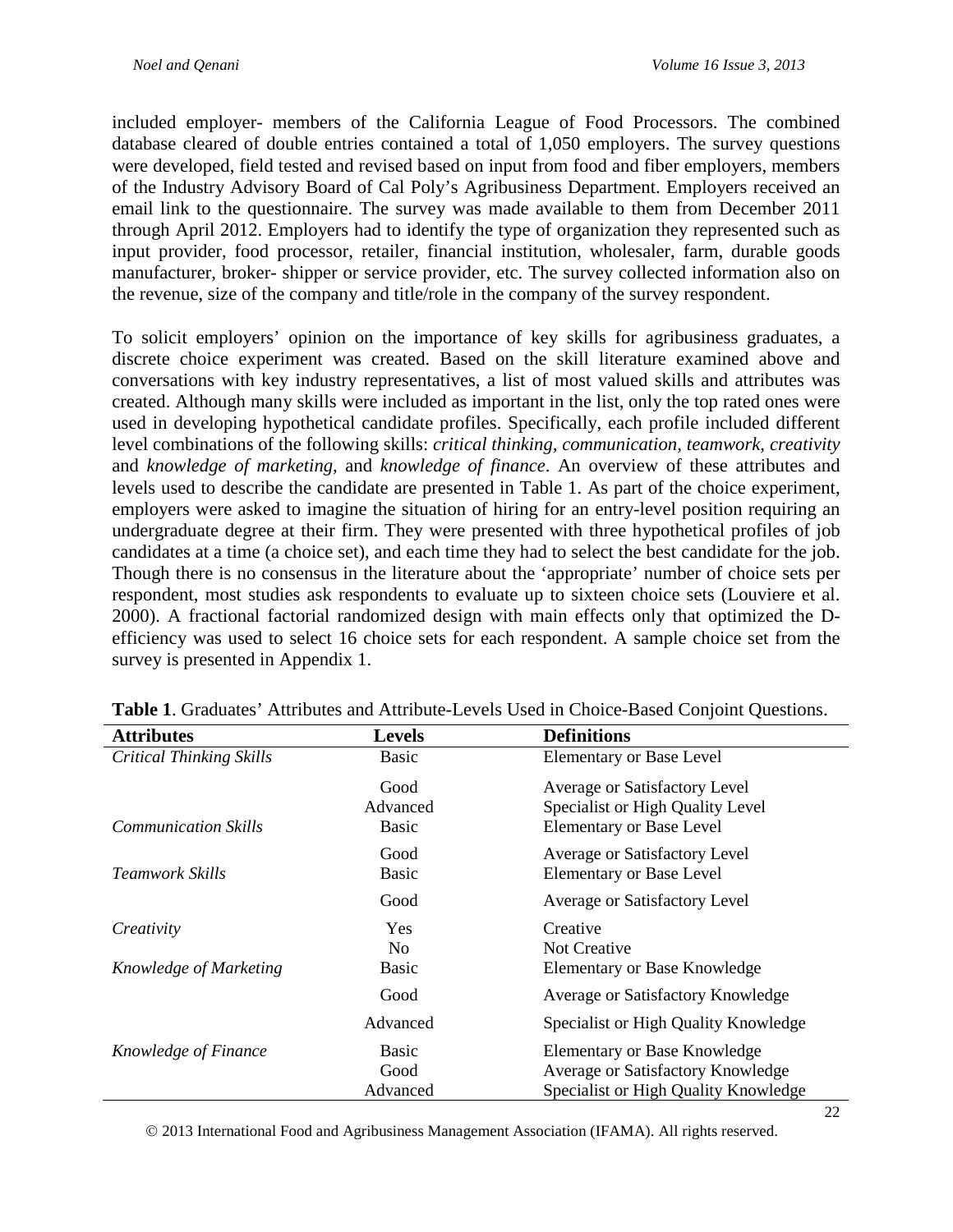### **Methodology**

McFadden (2001) observes that the interaction between economic choice analysis and market research through the use of experimental methods such as conjoint analysis has resulted in a better understanding of the decision-making process and the ability to predict decision making. Conjoint analysis is an attribute-based measure of utility or benefit that assumes that products can be described by their attributes and, that an individual's valuation depends upon the levels of these attributes (De Bekker-Grob et al. 2010). Lately, choice experiments have been increasingly used to study the relationship between key attributes and choices (Adamowicz et al. 1998, Lusk and Schroder 2005, Lusk and Norwood 2005, Lusk and Parker 2009). In the context of employability of graduates, Norwood and Henneberry (2006) used choice experiments to study salary increases associated with certain attributes. Biesma et al. (2007) used conjoint analysis to estimate the relative value employers place on generic skills and field specific skills in the graduates. The current study builds upon studies by Biesma et al. (2007) and Norwood and Henneberry (2006) and employs an experimental approach to estimate employers' preference on a range of college graduate attributes.

Data from the choice experiment were analyzed within a random utility framework. Each graduate candidate presented to the employer can be described by some vector of choice attribute values. Assume that employer  $i$  faces a choice among  $j$  alternatives in each of  $K$  choice situations. He chooses alternative  $j$  that will provide him with the highest utility. Utility function of employer  $i$  is given by:

$$
(1) \qquad U_{ij} = \beta'_{i}X_{ij} + \varepsilon_{ij}
$$

Where  $X_{ij}$  is a vector of non-stochastic independent variables, such as attributes of the alternative *j* in a given choice situation.  $\beta$  is a vector of parameters measuring individual marginal utilities to be estimated and  $\varepsilon$  represents the random element that includes all the unobservable factors that influence individual choices outside of the deterministic part. Both terms  $\beta_i$  and  $\varepsilon_{ij}$  are unobservable and considered stochastic. The utility of each alternative is the sum of the marginal utilities of its attribute levels.

A Hierarchical Bayesian logit model was used to analyze the survey data. Hierarchical Bayesian method has the ability to provide estimates of individual marginal utilities given only a few choices by each individual. This ability is quite valuable especially when data collection is done with online surveys where the effects of respondent fatigue are more prominent (Savage and Waldman 2008). The Bayes model is considered hierarchical as it models choices as a step function of an upper level (pooled across respondents, or across-unit) model and a lower individual-level (within respondents, or within-unit) model that allows for the combination of aggregate and individual level specification parameters (Rossi et al. 2005). At the lower level (within-unit), it is assumed that individual-level choices are described by a multinomial logit model. The probability of the individual employer *i* choosing the *k* alternative in a certain choice situation, conditional on the observed attributes for each of the alternatives is given by the following: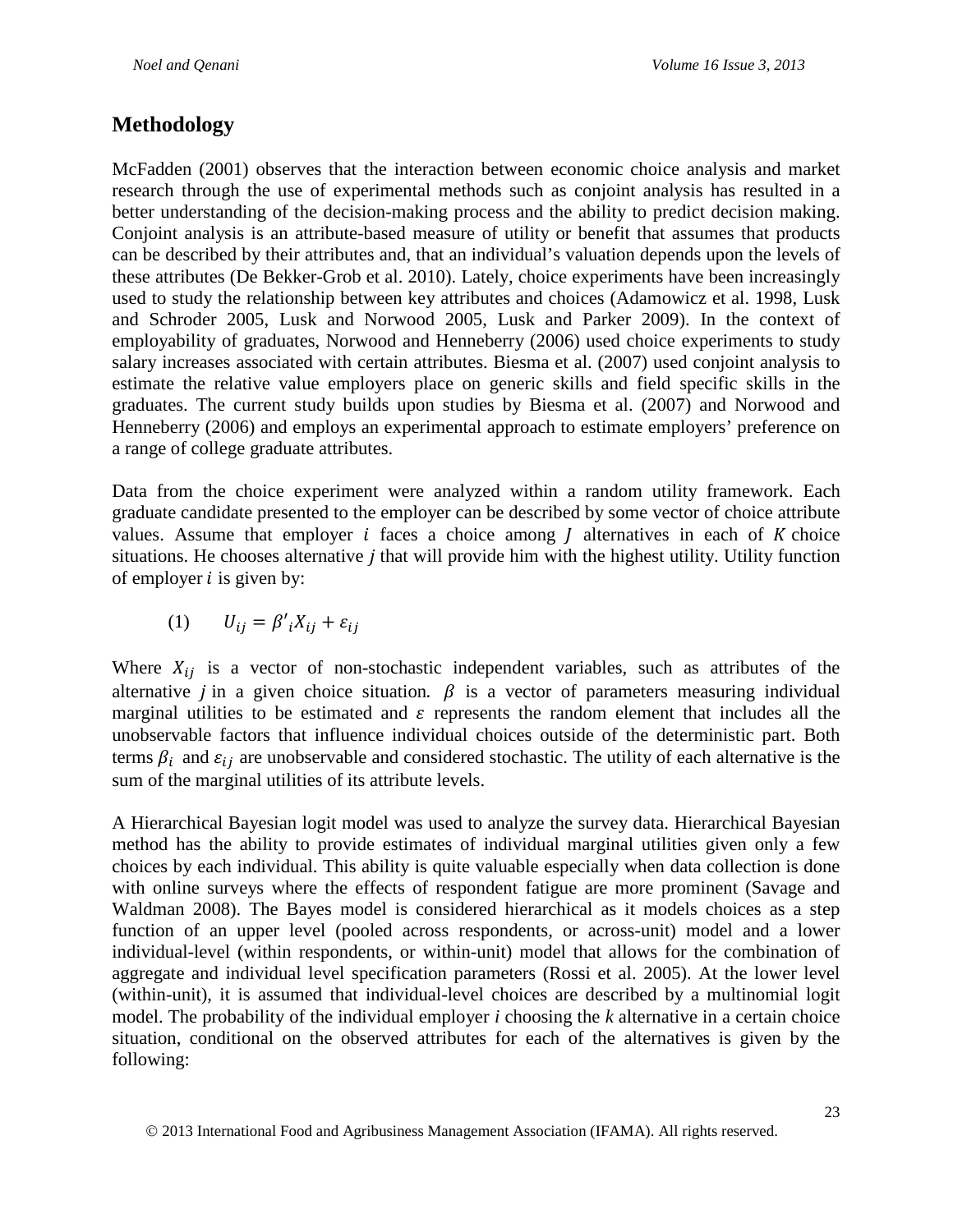(2) 
$$
Pr[k|X, \beta] = \exp(X_k'\beta_i) / \sum_j \exp(X_j'\beta_i)
$$

Where:  $X_j$  is a vector of attributes describing the alternative  $j$  in that choice situation. At the upper level (across-unit), it is assumed that respondents are drawn from a multivariate normal distribution, with marginal utilities  $\beta_i$  distributed with a mean vector  $\mu$  and covariance matrix  $V$ :

(3)  $\beta_i \sim Normal(\mu, V_\beta)$ 

Individual parameters were estimated using Monte Carlo chain simulation, which proceeds iteratively and recursively to generate draws of model parameters.

## **Results**

A total of 159 completed surveys were returned. The sample size was further reduced to 137 observations based on the number of respondents who answered all choice-based conjoint questions. Excluding partial and incomplete responses resulted in 13% response rate, not unusual given the lengthy nature of the conjoint experiment used in the study<sup>[1](#page-7-0)</sup>. As mentioned above, to minimize sampling errors, each respondent answered 16 customized choice sets providing 2,192 choice tasks available for analysis.

Respondents to the survey represented a broad cross-section of employers in the food and fiber industry. All participating firms had an average combined total of  $$15.25$  $$15.25$  $$15.25$  billion sales per year<sup>2</sup>. Companies differ in size as measured by number of employees and average sales, and location. The respondents also represented various positions in the firm including CEO, manager or supervisor, HR administrator or other responsible for making hiring decisions in the firm. Though the majority of employers were located in California, the sample included several firms with operations in Florida, Oregon and Washington. Summary statistics of the sample of respondents are reported in Table 2.

Individual marginal utility estimates using the Hierarchical Bayesian model are reported in Table 3. Alongside are presented marginal utilities at the aggregate level estimated using a multinomial logit model.

The estimated marginal utilities reported in Table 3 are scaled in a way that they add up to zero, with a negative number implying that this level of attribute is on average less preferred than a level with an estimated utility that is positive. All estimated coefficients are statistically significant in affecting the respondent choice.

<span id="page-7-0"></span><sup>&</sup>lt;sup>1</sup> See for example, Norwood and Henneberry (2004) collected data using a choice experiment survey and had a 13% response rate.

<span id="page-7-1"></span> $2$ <sup>2</sup> The value of agricultural products in California was \$43.5 billion in year 2011.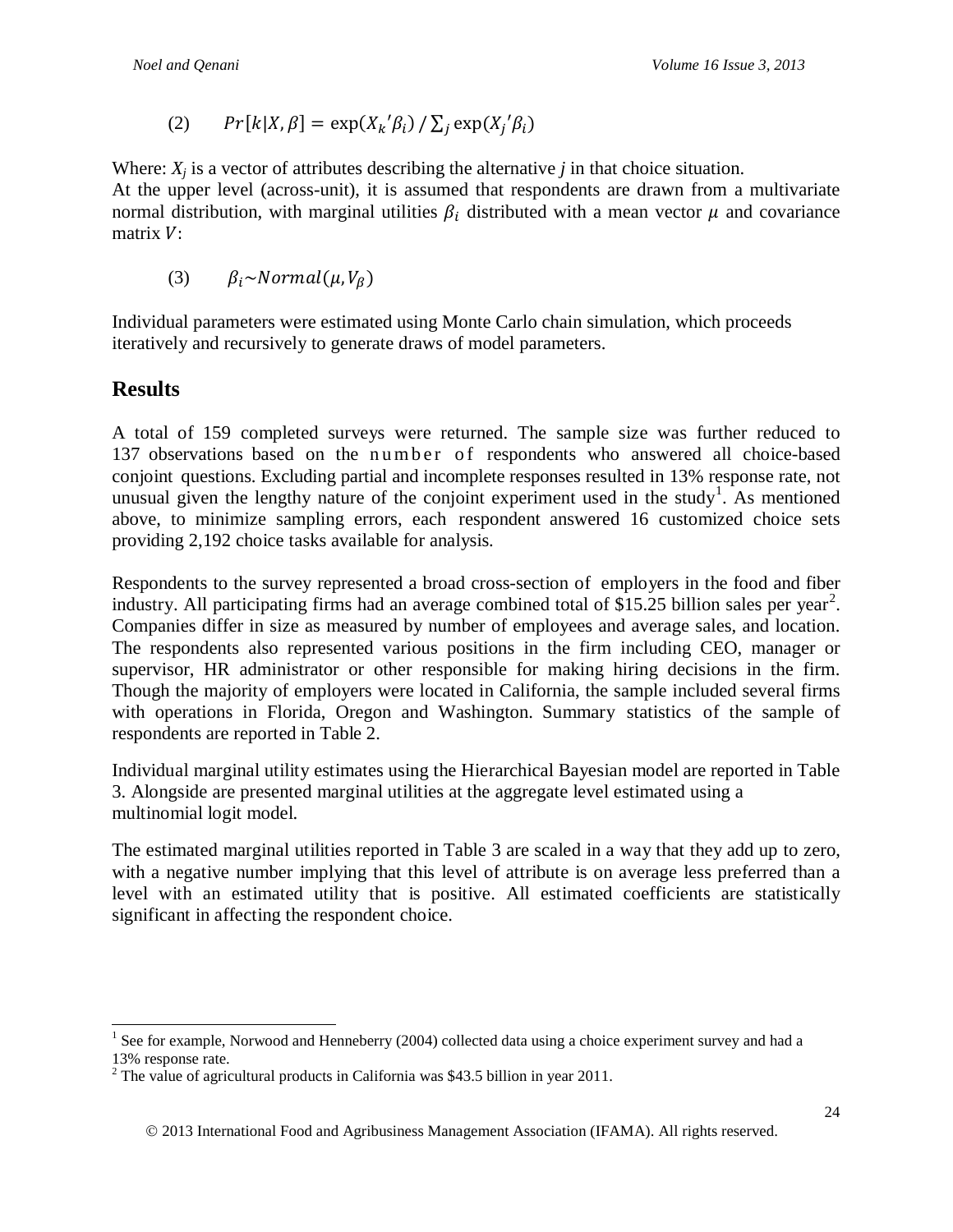| Company                             | <b>Absolute Number</b>     | Percentage (%) |  |  |
|-------------------------------------|----------------------------|----------------|--|--|
|                                     | <b>Company Type</b>        |                |  |  |
| <b>Input Provider</b>               | 3                          | 2%             |  |  |
| <b>Food Processor</b>               | 11                         | 8%             |  |  |
| <b>Retailer and Wineries</b>        | 14                         | 10%            |  |  |
| <b>Financial Institution</b>        | 16                         | 12%            |  |  |
| Wholesaler                          | $\overline{4}$             | 3%             |  |  |
| Broker-Shipper-Packer               | 24                         | 18%            |  |  |
| <b>Service Provider</b>             | 13                         | 9%             |  |  |
| Farm                                | 26                         | 19%            |  |  |
| Durable Goods Manufacturer          | 8                          | 6%             |  |  |
| Other (NonProfit, Government,       |                            |                |  |  |
| Biotech Manufacturing,              | 18                         | 12%            |  |  |
| Consulting)                         |                            |                |  |  |
|                                     | Revenue                    |                |  |  |
| Up to \$1 million                   | 24                         | 18%            |  |  |
| \$1 million - \$50 million          | 62                         | 45%            |  |  |
| \$51 million - \$100 million        | 10                         | 7%             |  |  |
| \$100 million - \$300 million       | 16                         | 12%            |  |  |
| More than \$300 million             | 25                         | 18%            |  |  |
|                                     | <b>Number of Employees</b> |                |  |  |
| Up to 10 employees                  | 33                         | 24%            |  |  |
| 11-100 employees                    | 46                         | 34%            |  |  |
| 101-500 employees                   | 40                         | 29%            |  |  |
| More than 500 employees             | 17                         | 13%            |  |  |
| Role of respondent in the Company   |                            |                |  |  |
| <b>CEO</b>                          | 44                         | 33%            |  |  |
| Manager/Supervisor                  | 56                         | 42%            |  |  |
| HR Administrator                    | 10                         | 6%             |  |  |
| Other, responsible of making hiring | 27                         | 20%            |  |  |
| decisions                           |                            |                |  |  |

#### **Table 2.** Description of Survey Respondents (*n= 137*).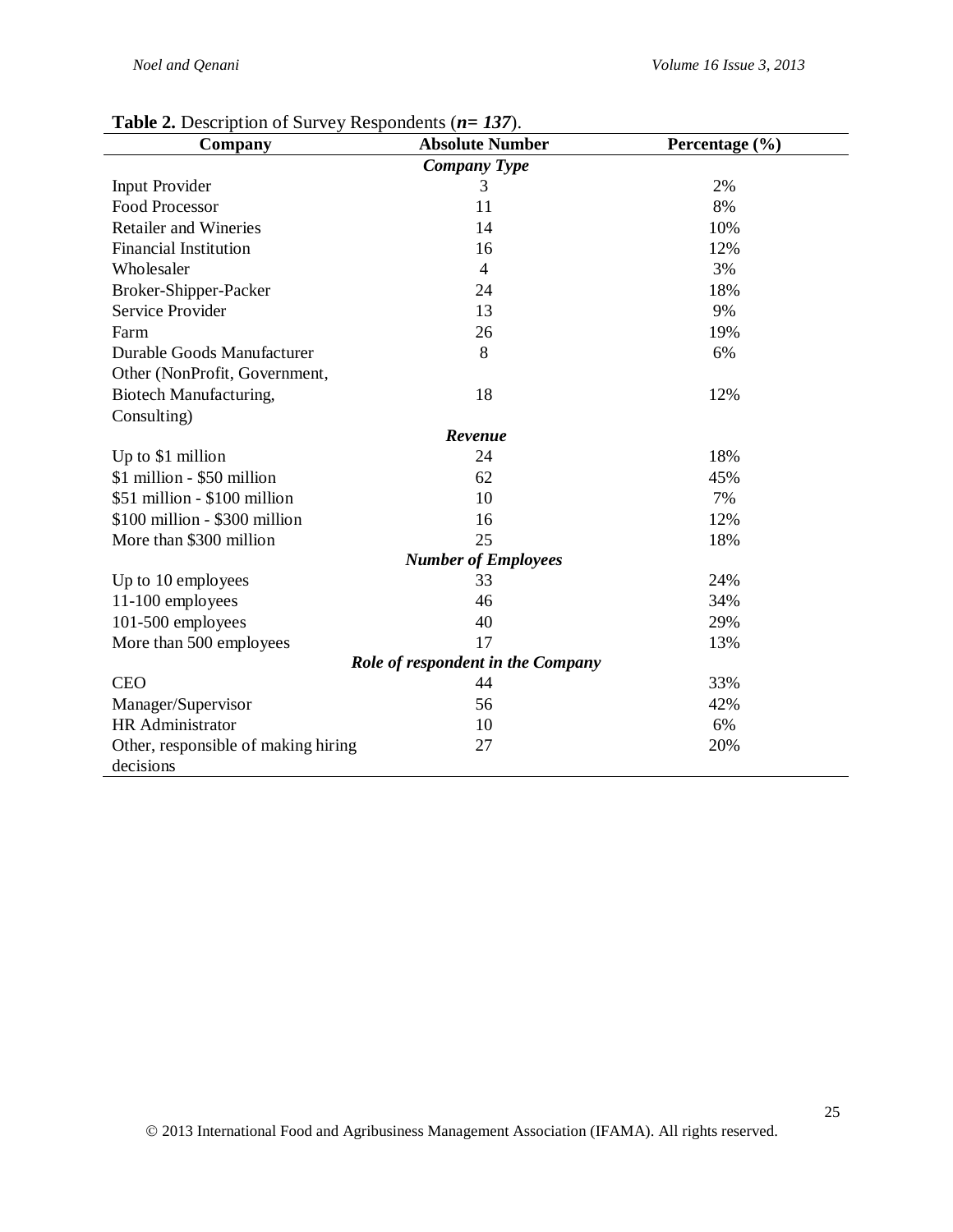|                   | <b>Marginal Utilities Using</b> | <b>Marginal Utilities Using the</b> |
|-------------------|---------------------------------|-------------------------------------|
| <b>Attributes</b> | the HB Model                    | <b>Multinomial Logit Model and</b>  |
|                   |                                 | <b>Standard Deviations</b>          |
|                   | <b>Critical Thinking Skills</b> |                                     |
| <b>Basic</b>      | $-1.389*$                       | $-0.588*(0.046)$                    |
| Good              | $0.357*$                        | $0.160*(0.041)$                     |
| Advanced          | 1.032*                          | $0.428*(0.041)$                     |
|                   | <b>Communication Skills</b>     |                                     |
| <b>Basic</b>      | $-1.225*$                       | $-0.540*(0.031)$                    |
| Good              | $1.225*$                        | $0.540*(0.031)$                     |
|                   | <b>Teamwork Skills</b>          |                                     |
| <b>Basic</b>      | $-0.854*$                       | $-0.390*(0.030)$                    |
| Good              | $0.854*$                        | $-0.390*(0.030)$                    |
|                   | Creativity                      |                                     |
| Yes               | 1.549*                          | $0.609*(0.031)$                     |
| N <sub>0</sub>    | $-1.549*$                       | $-0.609*(0.031)$                    |
|                   | <b>Knowledge of Marketing</b>   |                                     |
| <b>Basic</b>      | $-0.408*$                       | $-0.157*(0.042)$                    |
| Good              | $0.104*$                        | $0.085*(0.041)$                     |
| Advanced          | $0.304*$                        | $0.072*(0.041)$                     |
|                   | <b>Knowledge of Finance</b>     |                                     |
| <b>Basic</b>      | $-0.264*$                       | $-0.105*(0.042)$                    |
| Good              | $0.156*$                        | $0.094*(0.042)$                     |
| Advanced          | $0.108**$                       | $0.012*(0.041)$                     |
|                   |                                 | $-0.588*(0.046)$                    |

| <b>Table 3.</b> Marginal Utility Estimates for the Food and Agribusiness Employers |  |  |
|------------------------------------------------------------------------------------|--|--|
| Using the Hierarchical Bayesian Model and the Multinomial Logit Model.             |  |  |

**Note.** Standard errors are in parentheses. \* and \*\* denote statistically significant variables at 5% and 1% levels respectively.

Log-likelihood for this model  $= -1,580.18$ Consistent Akaike Info Criterion = 3,237.39

Chi Square Statistic  $= 1,053.91$ 

Results are consistent with *a priori* expectations. Employers prefer graduates that possess advanced critical thinking skills, have good communication and good teamwork skills and are creative thinkers. They value advanced knowledge of marketing, but prefer a good grasp of finance in the graduates rather than advanced knowledge in the field of finance. The availability of individual-level marginal utility estimates allows the accurate calculation of importance scores of any attribute considered in the employer's choices. The quantification of attribute importance using the Hierarchical Bayesian marginal utility estimates provides interesting and useful insights into employer's decision making process. Attribute importance scores were computed using the following method:

Attribute importance scores were computed using the following method: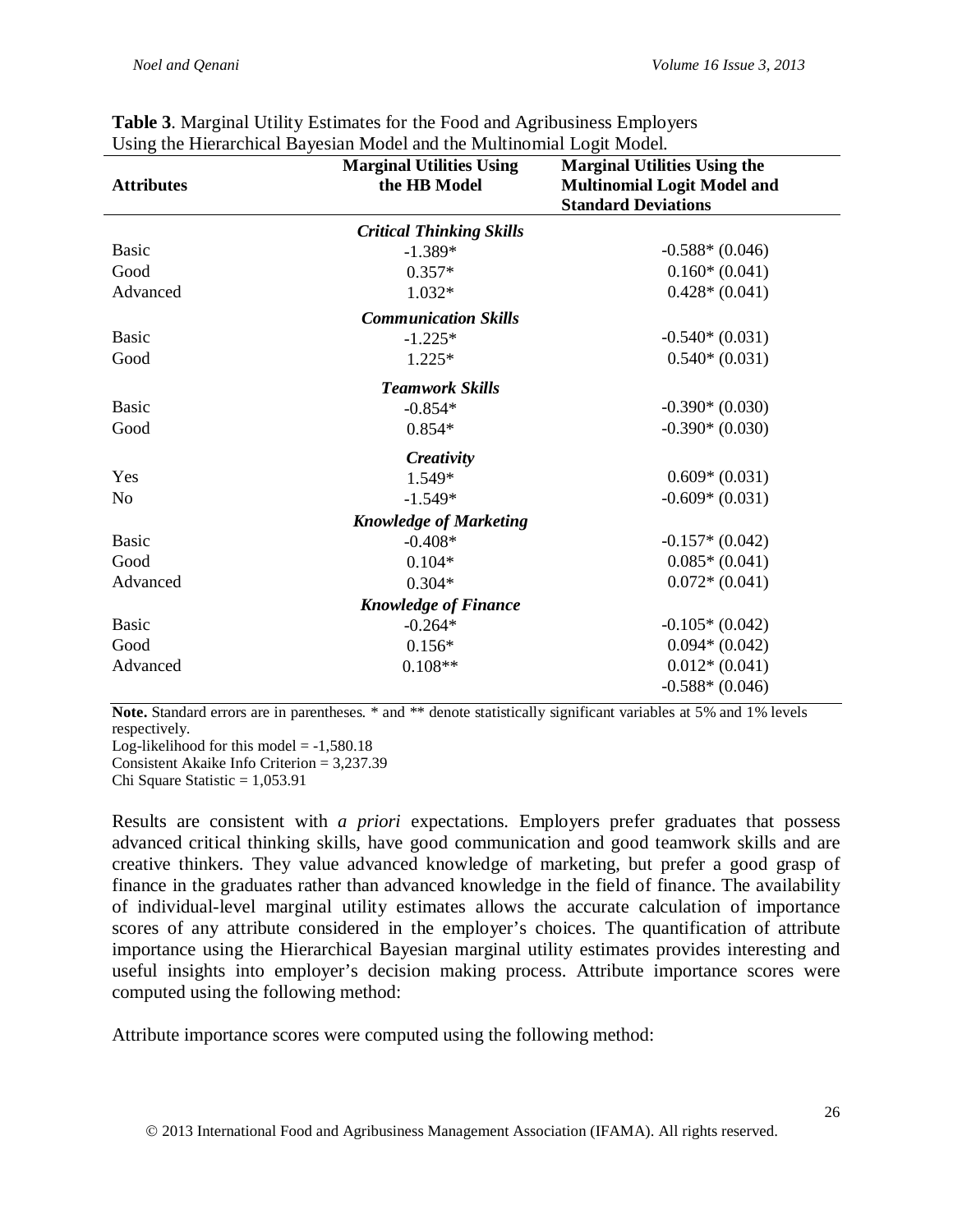(4) 
$$
I_i = \frac{Uniform_{i} - Ulow_i}{\sum_{j=1}^{n} Uhigh_j - Ulow_j}
$$

Where: *Uhigh* and *Ulow* represent respectively the highest and lowest utility level within a given attribute *i*. The importance of attribute  $I_i$  is interpreted as the percent decision weight of this attribute in the overall choice process. The importance scores are reported in Table 4.

| <b>Attributes of Graduates</b>  | <b>Attribute Importance Sores</b><br>$(0-100\%)$ | <b>Rank of Importance</b> |
|---------------------------------|--------------------------------------------------|---------------------------|
| Creativity                      | 29%                                              |                           |
| <b>Communication Skills</b>     | 23%                                              | 2                         |
| <b>Critical Thinking Skills</b> | 22%                                              | 3                         |
| <b>Teamwork Skills</b>          | 16%                                              | 4                         |
| Knowledge of Marketing          | 7%                                               | 5                         |
| Knowledge of Finance            | 4%                                               | 6                         |

|  |  | Table 4. Importance Scores for Agribusiness College Graduate Attributes*. |  |
|--|--|---------------------------------------------------------------------------|--|
|  |  |                                                                           |  |

\*The estimated relative importance of attributes depends critically on the experimental design of the study, as well as the sample of the respondents. In particular, if the distance between the most extreme levels of any given attribute is increased, the overall importance of that attribute will most certainly increase as well. Due to the aggregate nature of the estimates, importance's from the logit model can be misleading and were not computed.

Interestingly, estimated results indicate that creativity is the most important attribute with the strongest impact on employer's choices. What make creativity increasingly important to the future are the unlimited horizons it may open through multidisciplinary creative processes and innovation (Dasgupta 2003). Communication skills and critical thinking skills compete closely as the second and third most valued attributes by employers. Ability to work in teams skills came across as the next important attribute for employers. Specialized technical knowledge in marketing and finance were ranked relatively lower by employers. Boland and Akridge (2004) also found communication skills, teamwork, and critical thinking skills rated as the most relevant skills, while specialized knowledge or agricultural science courses were not as important.

Clearly, labor market places a higher value on generic skills, like creativity, interpersonal communication, critical thinking, and ability to work in teams compared to technical skills. Globalization and the quest to find new sources of growth for the future may affect these skill requirements. The new economic trends seem to place greater emphasis on skills that add value and facilitate communication, collaboration and team work. Tether et al. (2005) suggest that as production becomes increasingly globalized, employees must have skills that allow them to adapt, be willing to engage in innovation and redeployment. Such skills may be best obtained through a generalist education. Mastery of a highly specialized discipline alone will no longer be sufficient to ensure success and meet the needs of the market. More general abilities and worker flexibility are required and must be nurtured as they are critical given the dynamic nature of the labor market and ongoing technological change (Gardner 2006; CEA 2009). These results are similar to findings from Biesma et al. (2007). Biesma et al. found problem solving and creativity skills combined to be the most important attribute for employers. This was followed by teamwork, communication, and flexibility. Similarly, field-specific knowledge was rated as the least important attribute considered in the study.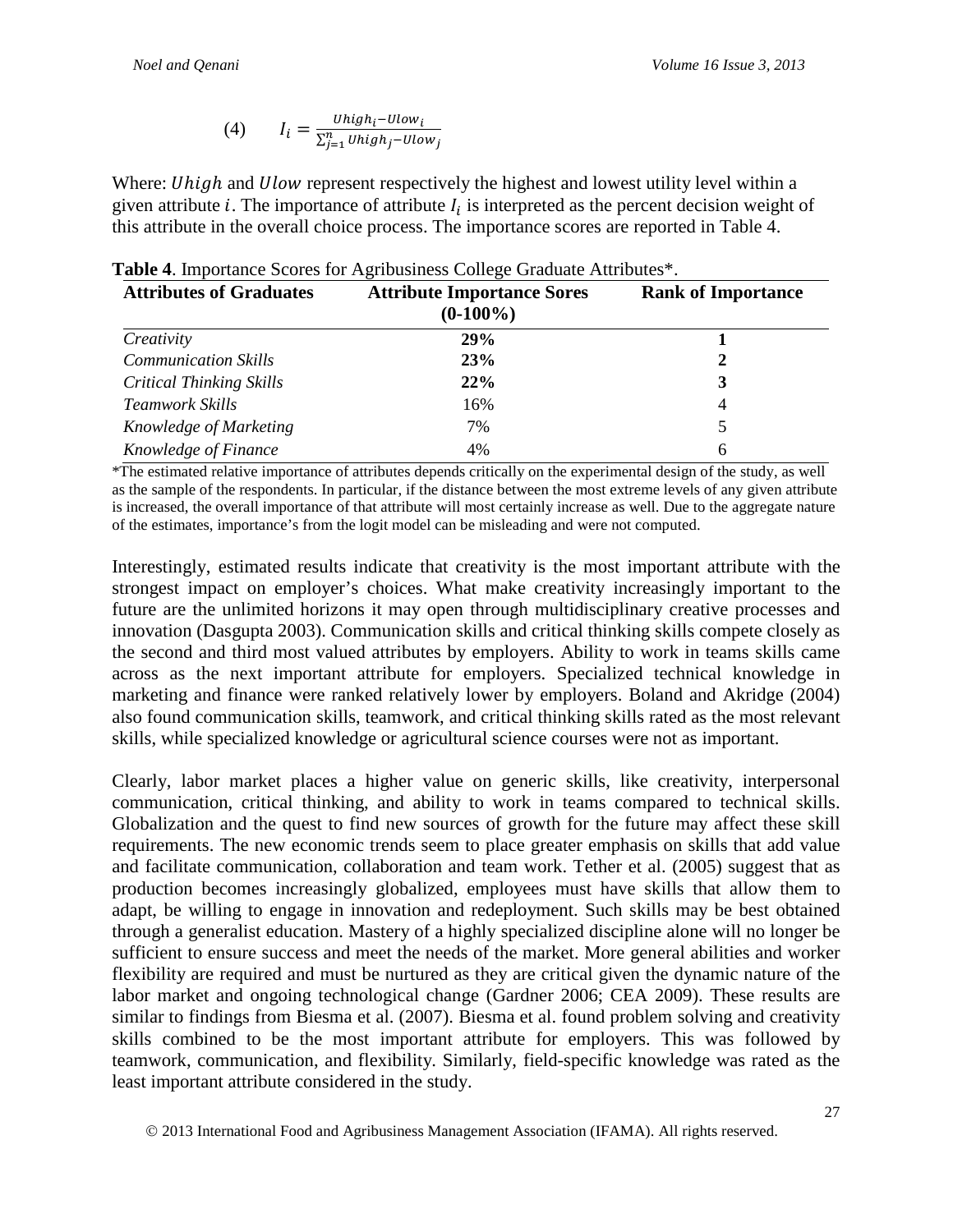In this study, creativity was treated as a separate attribute and was found to be the most significant skill that influences employers' hiring decisions. All together these findings, point out to the fast changing nature of the food and agribusiness industry and a different set of skills needed to meet the future needs. It is clear that the ability to be creative, to think critically and to communicate effectively, are all attributes of paramount importance today to society and labor market.

### *Choice Modeling*

To better understand labor market preferences for worker attributes, the estimated marginal utilities were included in various choice modeling scenarios. Simulations provide an intuitive tool to predict decision making behavior. Both individual estimates from the Hierarchical Bayesian method and aggregate estimates from the multinomial logit model were used in the choice modeling to convert respondent preferences into simulated shares of choice. Hierarchical Bayesian results were used in the Randomized First Choice model, while aggregate multinomial estimates were used in the Share of Preference model. Results from a choice modeling scenario with three competing job candidates are displayed in Table 5. Candidates differ specifically in the level of critical thinking skills, creativity and communication abilities.

| <b>Attributes</b>       | ັ<br><b>Candidate A</b> | <b>Candidate B</b> | <b>Candidate C</b> |
|-------------------------|-------------------------|--------------------|--------------------|
| Critical Thinking       | Basic                   | Good               | Basic              |
| Communication           | Good                    | Good               | Good               |
| Team Work               | Good                    | Basic              | Good               |
| Creativity              | N <sub>0</sub>          | <b>Yes</b>         | <b>Yes</b>         |
| <b>Marketing</b>        | Good                    | Basic              | <b>Basic</b>       |
| Finance                 | Good                    | Basic              | <b>Basic</b>       |
| <b>Preference Share</b> | 24%                     | 40%                | 36%                |
| (Hierarchical Bayes)    |                         |                    |                    |
| <b>Preference Share</b> | 21%                     | 42%                | 36%                |
| (Aggregate Logit)       |                         |                    |                    |

**Table 5**. Choice Modeling Base Case Scenario.

Results show that candidate B which is creative and displays good thinking and good communication skills is the preferred candidate. Candidate C that is creative and has good communication and teamwork skills is the second preferred worker. Candidate A with good technical and communication skills but with no creativity and basic problem solving abilities is the least preferred employee. Results from both randomized first-choice and share of preference models provide consistent ranking of the candidates, though differences are observed in terms of respective share of preference for each candidate. Simulation results again point out to the importance of generic skills, specifically creativity and communication in the labor market.

### **Discussion and Conclusions**

While the links between higher levels of human capital and skills as the foundation of increased productivity and improved performance are well known (OECD 2011), what specific set of skills are required and what this implies for higher education are questions that still need to be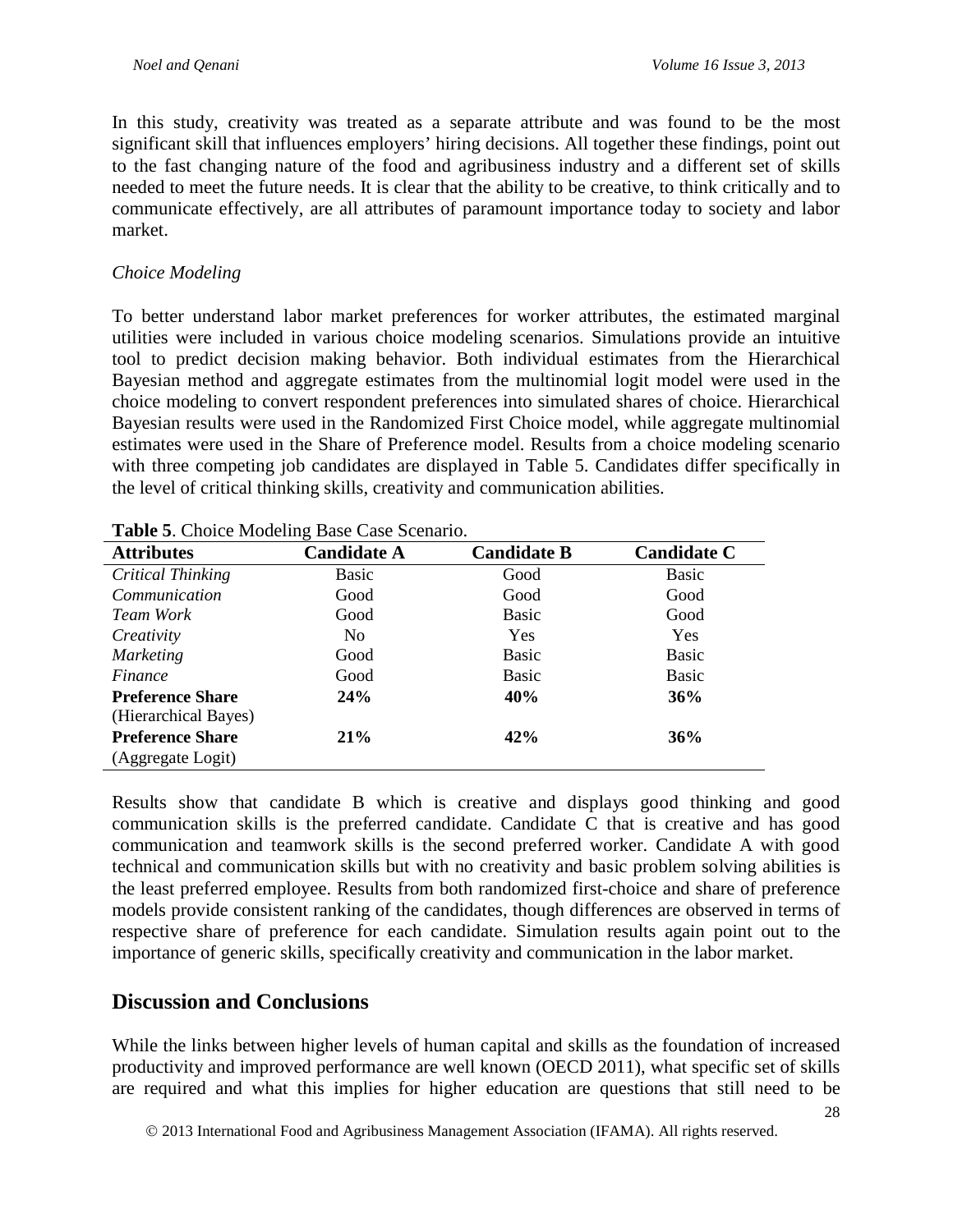addressed. The goal of this study was to increase the current understanding of labor market demands for various skills and attributes of agribusiness college graduates. As a result of changes taking place in the food and fiber industry, agribusiness programs are continuously redesigning their curriculum. The identification and the effective response to these changes requires that agribusiness higher education revisits the issue of relevant skills and labor market, and finds the best ways to transfer them to agribusiness college graduates. A choice-based conjoint experiment was used to identify labor market preferences for agribusiness college graduate attributes. A web survey with employers in the food and fiber industry was carried out. Using an experimental design, hypothetical candidate profiles were created and used in the interactive conjoint survey. Hierarchical Bayesian method was used to estimate individual-level marginal utility estimates for college graduate attributes.

Results of the study point out towards a shift in the needs for skills of agribusiness graduates, with new skills emerging as important to the knowledge economy. These results provide evidence that supports the initial hypothesis that there have been changes in the top rated skills for agribusiness graduates. Employers value most workers who can think creatively. The quest for creative ideas and solutions in the today's economy is becoming more and more pervasive.

Creativity is considered the new source of economic growth, a key to solving some of the today's social challenges (OECD 2011, Florida 2002, Pink 2005, Villalba 2010), and at the firm level an extremely important skill in creating competitive advantages. Although it is a talentoriented process, yet, creativity can be taught and learned in schools (Livingston 2010).

Recent results from the Critical Skills Survey conducted by the American Management Association (AMA, 2013) are in full agreement with the findings of this study, indicating that employers need a workforce that is well equipped with the "four Cs": critical thinking, creativity, communication, and collaboration skills. Employers believe that these skills will become even more important in the near future, given the fast pace changes in the business environment and globalization. Further, they indicate that it is easier to develop vital skills such as critical thinking in students while in college, rather than in experienced workers in the workplace.

The shift in labor market needs for graduate attributes presents new challenges and implications for agribusiness higher education and food and fiber employers. On one hand, findings point out to the need for agribusiness programs to acknowledge the critical role that new skills, such as creativity will play in the knowledge economy and start to address the needs for these skills. Results also show that food and fiber employers seek individuals with strong critical thinking, good communication skills, with the right attitudes, who can work and collaborate in teams. Specialized knowledge in narrow fields is not as highly valued. According to WSJ (2012) the biggest complain of employers for academic programs was the extra focus on technical skills (such as finance and accounting) rather than development of deeper critical thinking and problem solving skills.

It seems that labor market demands workers that possess generic skills, who can think creatively and critically, solve problems and are flexible enough to work in ever changing conditions. Soft skills, such as interpersonal communication, ability to collaborate and work in teams are gaining value and importance in the new economy. These findings concur with the recommendations of CEA (2009). CEA pointed out that today's graduates will be better prepared for ever-changing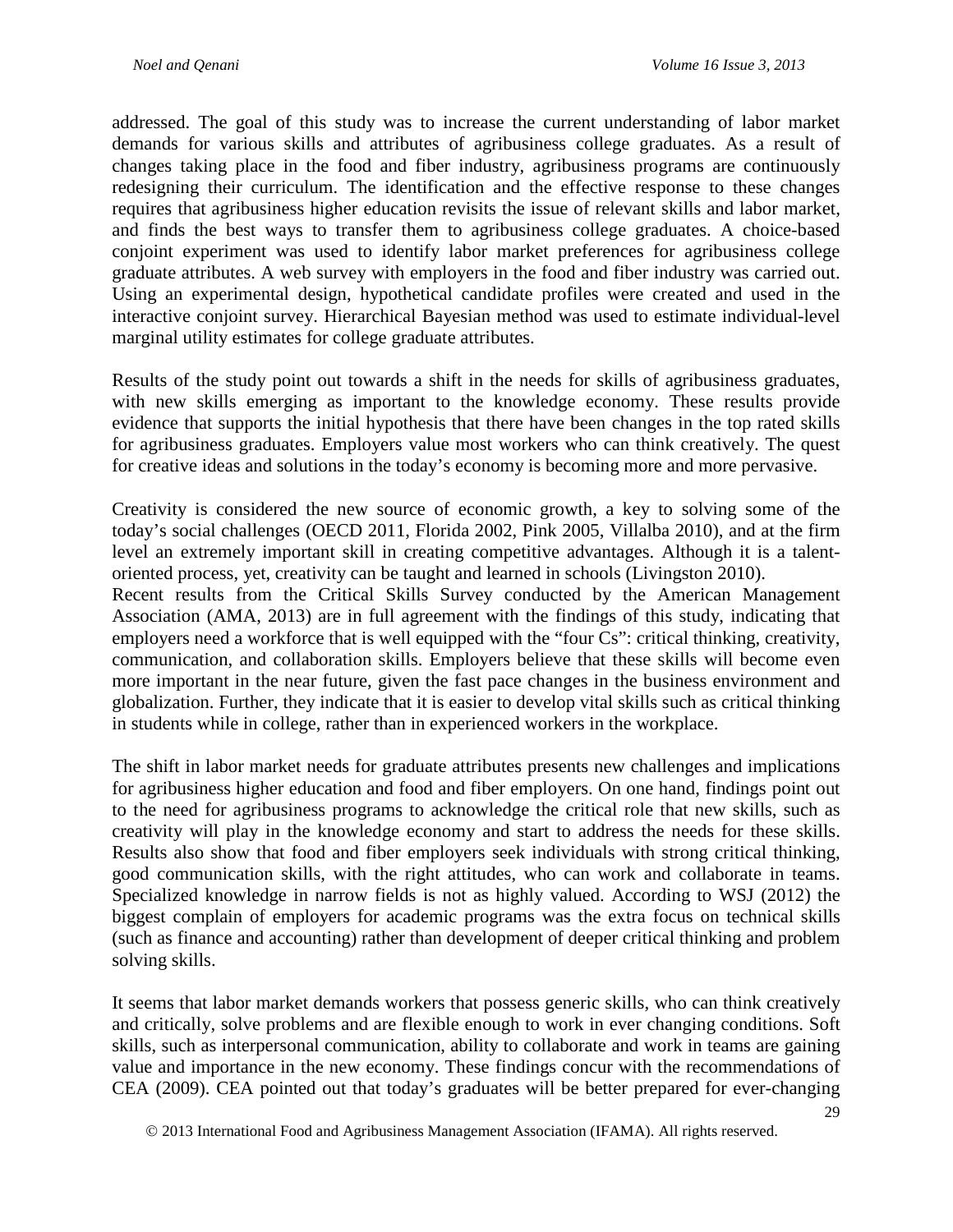opportunities and for the jobs of tomorrow if they have strong analytical and interpersonal skills and the best way to prepare them is via a quality education. Academia is responsible to provide an environment conducive to a graduate equipped with a new and more sophisticated set of skills ready to respond to the needs of the economy. The timely identification and the effective response to these changes require that the issue of the set of skills essential to the food and fiber sector is reexamined, and the best ways to transfer them to agribusiness college graduates are identified and implemented. An efficient coordination of efforts of agribusiness programs to labor market needs will strengthen and enhance the value of the program, while boosting agribusiness graduates' employability*.*

On the other hand, results have implications for employers and managers in the food and fiber industry. A more complicated and difficult role for managers emerges. This new role requires managers to find effective ways to enable creative employees to be productive and motivated in the workplace. Managing for creativity and innovation requires a management style different from the typical, traditional style used in many companies. Findings emphasize the importance of the attribute of creativity as a competitive tool for employers. It can be argued that without creative employees, it will be difficult for food and fiber firms to maintain or gain competitive advantage. Literature has shown that creativity is influenced primarily by intrinsic motivators, such as interesting, exciting and satisfying work. A balanced approach between intrinsic motivators and common extrinsic motivators such as compensation and rewards can stimulate and increase significantly creativity among employees. Speaking of this new role, Amabile and Kramer (2012, a) suggest that to properly motivate creativity among employees, managers need to communicate clear, strategic and meaningful goals, while allowing employees real autonomy to apply their skills and talents to achieve these specific goals. Managers need to create an environment where ideas are freely an openly exchanged, where continuous, informative and constructive feedback is present and potential failures are considered a necessary part of doing creative work and carry in themselves useful lessons and opportunities for the future. In summary, managers have the responsibility to adopt what Amabile and Kramer (2012, b) call a mindset of "*checking in*" with employees rather than "*checking up*" on them, so they can be successful in managing for creativity in the knowledge economy.

Critical thinking skills were ranked as another very important employee skill. In a fast changing business environment, employees who have critical thinking skills become a very valuable resource for companies. Critical thinking employees are able to analyze situations, make decisions and solve problems on their own. Those companies that can attract, retain, motivate and develop critical thinkers have a significant and measurable competitive advantage in the business world. Managers need to have a very good understanding of these skills in order to find the best ways to hire, to motivate and manage the independent critical thinker. Behaving more like a facilitator of synergetic processes, that hires and brings together the right employees, engages them continuously in planning stages, and allows them to make decisions and solve problems might prove to be a successful new role for the  $21<sup>st</sup>$  century manager.

### *Study Limitations and Implications for Future Studies*

Results of this study are based on the preferences of a cross-sectional of California food and fiber employers. While the estimation technique employed minimizes measurement bias, one could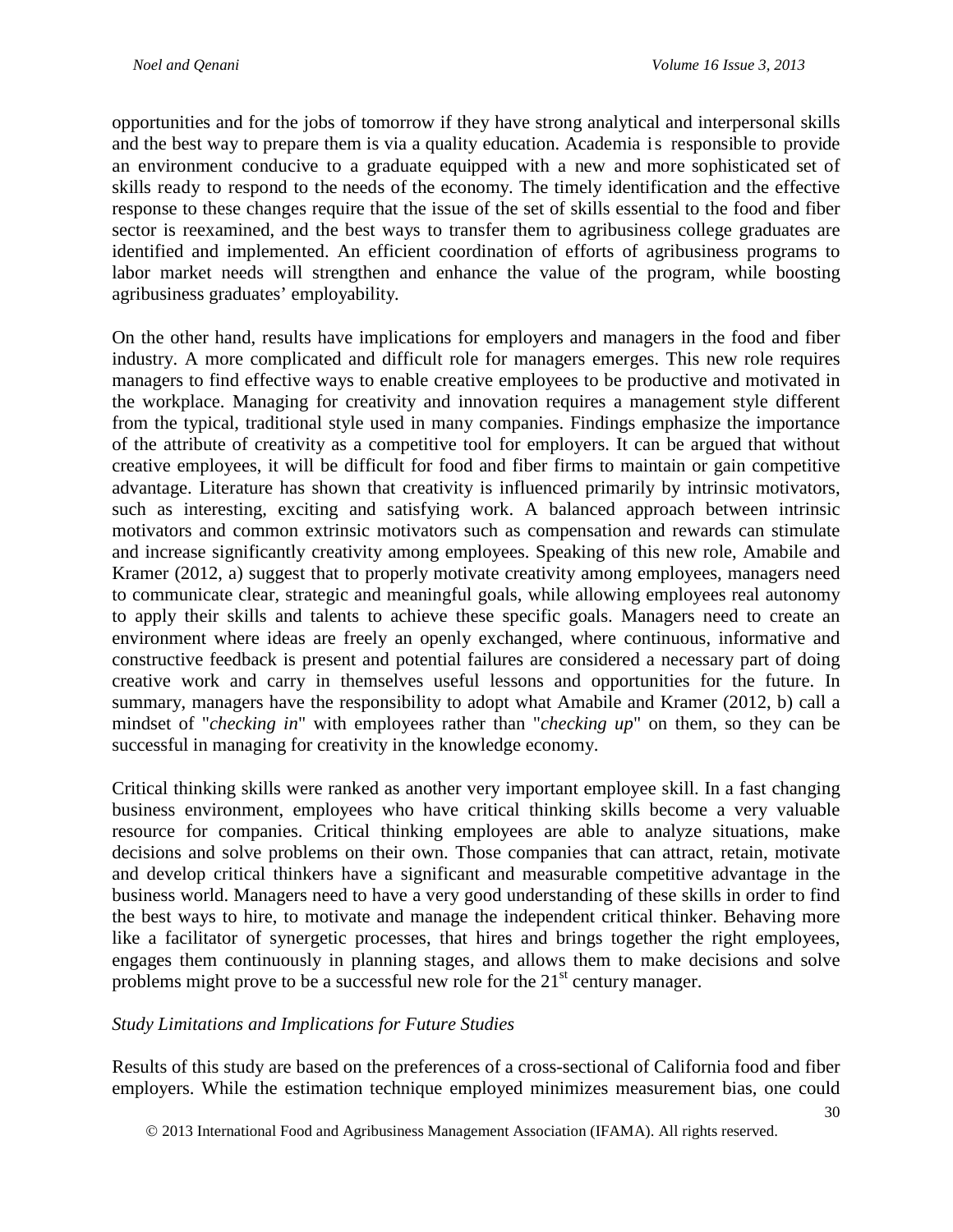argue that sample bias might still affect results obtained in this study, thus limiting somewhat their general applicability. Although how the sample of employers considered in this study compares to the population of food and fiber employers is not quite known, if the midpoint intervals of sales and number of employees are used, one finds that the sample represents a significant share of California food and fiber employers. Further, given the size, importance, the level of technology development and the adoption history of California's food and fiber industry evidence gained from California agribusiness firms should provide helpful insights about the direction of the US food and fiber industry and the evolving skills needed in the knowledge economy. Future studies using a larger and geographically diverse employer sample, however should explore whether similar results hold true and if they can be generalized for US companies. Also, research that takes into consideration the complex, international and dynamic interactions brought by globalization is needed to bring fresh and important insights in the skill discussion. Studies that explicitly take into consideration factors such as culture, economic indicators and food security, trade issues, sustainability etc., can shed light on the global applicability of the results of this study.

## **References**

- Adamowicz, W., R. Boxwall, M. Williams, and J. Louviere. 1998. Stated Preference Approaches for Measuring Passive Use Values: Choice Experiments and Contingent Valuation. *American Journal of Agricultural Economics* 80: 64-75.
- AMA (American Management Association). 2013. 2012 Critical Skills Survey. http://www.amanet.org/training/promotions/AMA-2012-Critical-Skills-Survey.aspx
- Amabile, T. and S. Kramer. 2012 (a). What Doesn't Motivate Creativity Can Kill It. April 25, 2012.
- http://blogs.hbr.org/cs/2012/04/balancing the four factors tha 1.html#disqus thread. (accessed February 23, 2013).
- Amabile, T. and S. Kramer. 2012 (b). Checking In with Employees (Versus Checking Up). May 7, 2012.

[http://blogs.hbr.org/hbsfaculty/2012/05/checking-in-versus-checking-up.html.](http://blogs.hbr.org/hbsfaculty/2012/05/checking-in-versus-checking-up.html) [accessed February 23, 2013].

- Boland, M.A. and J.T. Akridge. 2004. Undergraduate Agribusiness Programs: Focus or Falter. *Review of Agricultural Economics* 26: 64-78.
- Barro, R. J., and J. Lee. 2001. International Data on Educational Attainment: Updates and Implications. *Oxford Economic Papers* 3: 541-563 Oxford University Press.
- Barkley, A.P. 1991. Earnings of Kansas State University Agriculture Graduates: 1978–88. *American Journal of Agricultural Economics* 74: 215–22.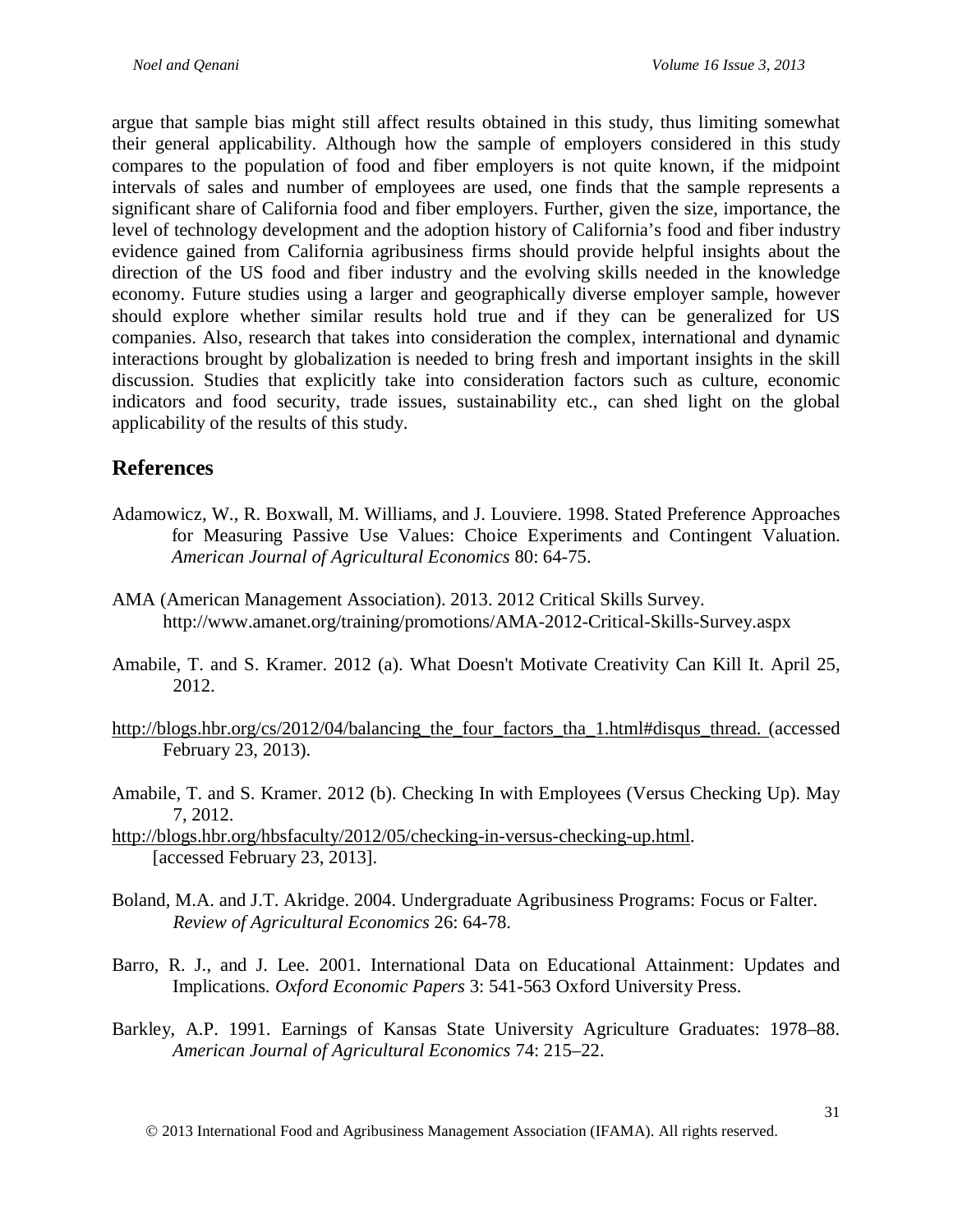- Barkley, A.P., W.A. Stock, and C.K. Sylvius. 1999. Agricultural Graduate Earnings: The Impacts of College, Career, and Gender. *American Journal of Agricultural Economics* 81:785–800*.*
- Biesma, R.G., M. Pavlova, G. Merode, and W. Groot. 2007. Using Conjoint Analysis to Estimate Employers Preferences for Key Competencies of Master Level Dutch Graduates Entering the Public Health Field. *Economics of Education Review* 26*:* 375-386.
- Boehlje, M., M. Roucan-Kane, and S. Broring. 2011. Future Agribusiness Challenges: Strategic Uncertainty, Innovation and Structural Change*. International Food and Agribusiness Management Review* 14 (5): 53 – 81.
- Borghans, L. F. Green and K. Mayhew. 2001. Skills Measurement and Economic Analysis: An Introduction. Oxford Economic Papers 3: 375-384.
- Council of Economic Advisers (CEA)**.** 2009. Preparing the Workers of Today for the Jobs of Tomorrow. July 2009.
- Dasgupta, S. 2003. Multi Disciplinary Creativity: the Case of Herbert A. Simon. *Cognitive Sci. Multidisciplinary J.* 27: 683–707.
- De Bekker-Grob. E., M. Ryan., K. Gerard. 2010. Discrete Choice Experiments in Health Economics: A Review of the Literature. *Health Economics* 21 (2): 145–172.
- Esposto, A. 2008. Skill: An Elusive and Ambiguous Concept in Labor Market Studies. *Australian Bulletin of Labour* 34 (1): 100-124.
- Florida, R. 2002. *The Rise of the Creative Class: and how it's transforming work, leisure, community and everyday life*. New York: Basic Books.
- Florida, R. 2004. Creative Class War. *Washington Monthly* 3*6:*30.
- Florida, R., G. Gates, B. Knudsen, and K. Stolarick. 2006. The University and the Creative Economy. [http://www.creativeclass.org/rfcgdb/articles/univ\\_creative\\_economy082406.pdf.](http://www.creativeclass.org/rfcgdb/articles/univ_creative_economy082406.pdf)
- Gardner, H. 2006. Five Minds for the Future. Harvard Press, Boston.
- Gibson, R. 2010. Points of Departure The 'Art' of Creative Teaching: Implications for Higher Education. *Teaching in Higher Education* 15 (5): 607-613.
- Gunderson, M.A., J. Detre, B. Briggeman, and Ch. Wilson. 2008. Ag Lending: The Next Generation. *Agricultural Finance Review* 71(3): 280-294.
- Halal, W. 1998. The New Management: Democracy and Enterprise Are Transforming Organizations. San Francisco: Berrett-Koehler.
	- 2013 International Food and Agribusiness Management Association (IFAMA). All rights reserved.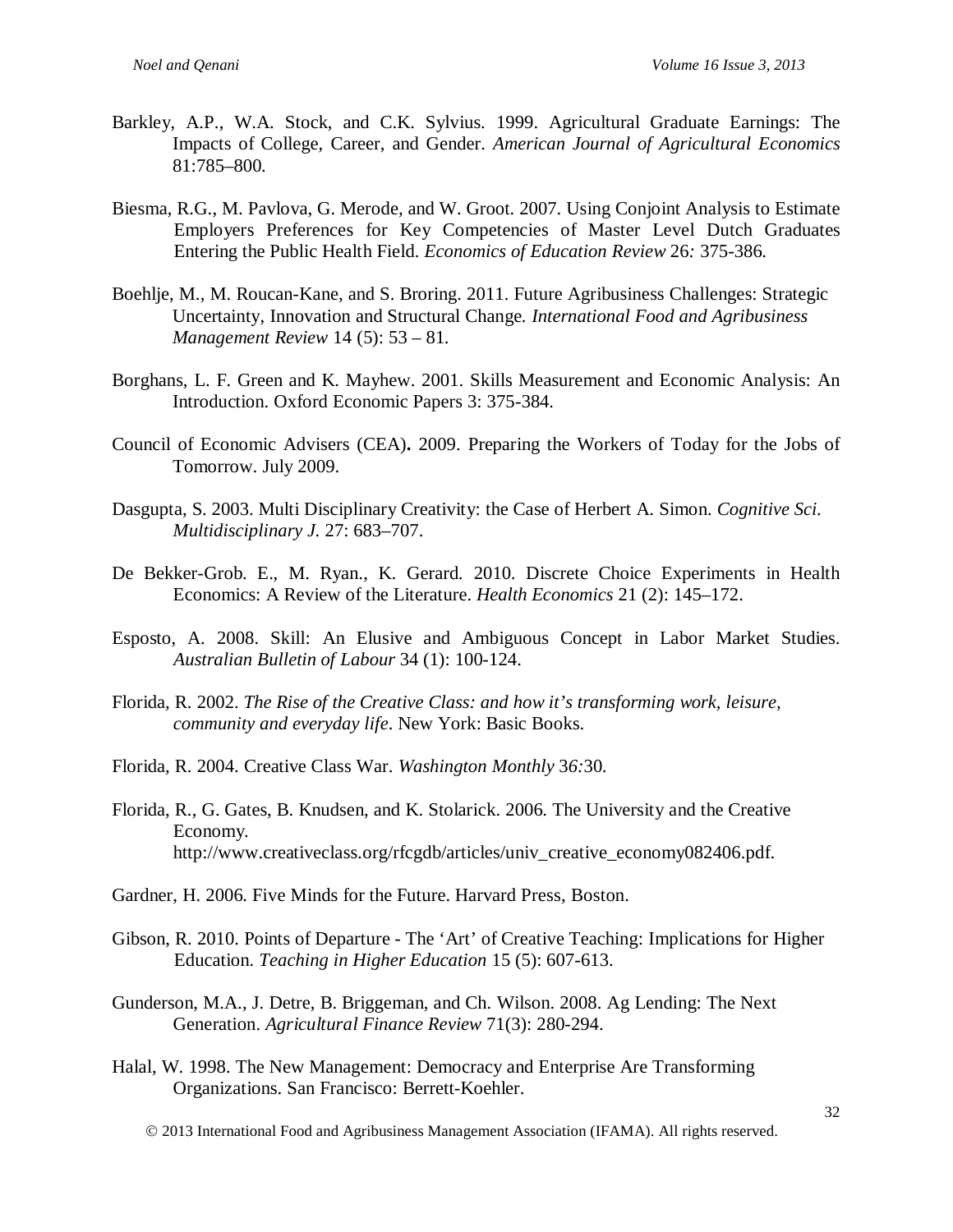- Hope. S. 2010. Creativity, Content, and Policy. *Arts Education Policy Review* 111: 39–47.
- King, R. P., M. Boehlje, M. L. Cook, and S. T. Sonka. 2010. Agribusiness and Management. *American Journal of Agricultural Economics* 85 (1): 16–29.
- Levy, F., and R. Murnane. 2006. Why the Changing America Economy Calls for Twenty-First Century Learning: Answers to Educators' Questions. New Directions for Youth Development 110: 53-62.
- Litzenberg, K. K., and V. E Schneider. 1987. Competencies and Qualities of Agricultural Economics Graduates Sought by Agribusiness Employers. *American Journal of Agricultural Economics 69(5):1031-1036.*
- Livingston, L. 2010. Teaching Creativity in Higher Education. *Arts Education Policy Review* 111: 59-62.
- Louviere, J., D. A. Hensher, and J. D. Swait. 2000. Stated Choice Methods Analysis and Applications. Cambridge University Press: Cambridge.
- Lusk, J., J. Roosen, and J. Fox. 2003. Demand for Beef from Cattle Administered Growth Hormones or Fed Genetically Modified Corn: A Comparison of Consumers in France, Germany, the United Kingdom, and the United States. *American Journal of Agricultural Economics* 85(1): 16–29.
- Lusk, J. and B. Norwood. 2005. Effect of Experimental Design on Choice-Based Conjoint Valuation Estimates. *American Journal of Agricultural Economics* 87 (3): 771-785*.*
- Lusk, J. L., and T. C. Schroeder. 2004. Are Choice Experiments Incentive Compatible? A Test with Quality Differentiated Beef Steaks. *American Journal of Agricultural Economics* 86 (1): 467–482.
- Lusk, J. and L. Parker. 2009. Consumer Preferences for Fat in Ground Beef. *Journal of Agricultural and Applied Economics* 41 (1): 75-90.
- McFadden, D. 1973. Conditional Logit Analysis of Qualitative Choice Behavior. *Frontiers in Econometrics.* Academic Press P. Zarembka, ed. New York.

McFadden, D. 2001. Economic Choices. *The American Economic Review* 91 (3): 351-378.

- Norwood, B. F. and Sh. R. Henneberry. 2006. Show me the Money! The Value of College Graduate Attributes as Expressed by Employers and Perceived by Students. *American Journal of Agricultural Economics* 88 (2): 484-498.
- OECD. 2001. *The Well-being of Nations: The Role of Human and Social Capital*. OECD, Paris.

OECD. 2011. Skills for Innovation and Research. OECD Publishing.

2013 International Food and Agribusiness Management Association (IFAMA). All rights reserved.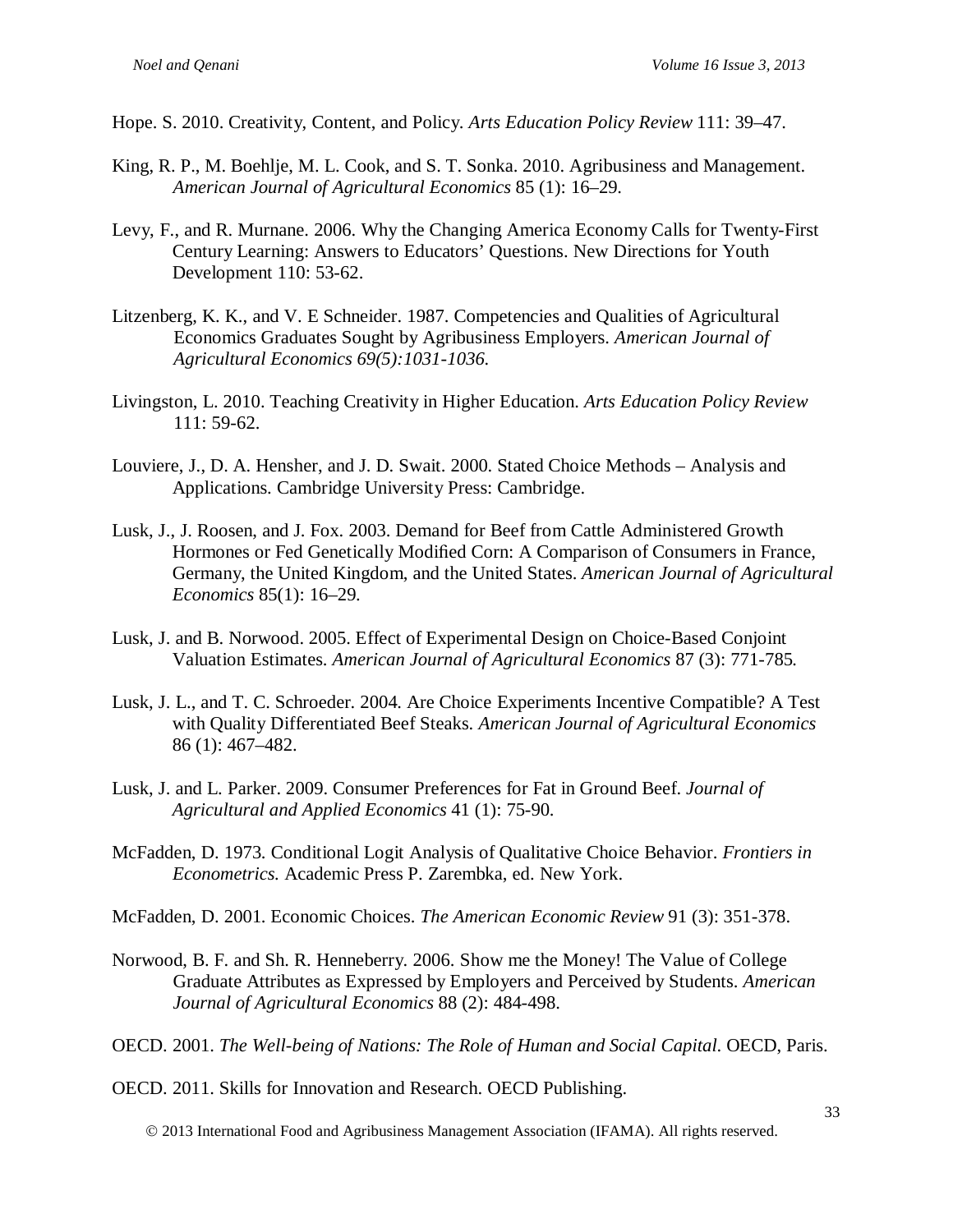- Pink, D. 2005. *A Whole New Mind: Moving From the Information Age to the Conceptual Age*. New York: Riverhead Books.
- Robinson, K. 2006. Do Schools Kill Creativity? Talk at the TED. ht[tp:www.ted.com/index.php/talks/ken\\_robinson\\_says\\_Schools\\_kill\\_creativity.html](http://www.ted.com/index.php/talks/ken_robinson_says_Schools_kill_creativity.html)
- Rossi, P., G. Allenby and R. McCulloch. 2005. Bayesian Statistics and Marketing. Wiley Series in Probability and Statistics. John Wiley and Sons, Ltd.
- Romer, P. M. 1990. Endogenous Technological Change. Journal of Political Economy 98 (5): 71-102.
- Savage, S. J., and D. M. Waldman. 2008. Learning and Fatigue during Choice Experiments: A Comparison of Online and Mail Survey Modes. *Journal of Applied Econometrics* 23 (3): 351–371.
- Sawyer, K. R. 2008. Optimizing Learning Implications of Learning Sciences Research. Innovating to Learn, Learning to Innovate: 45-55. Center for Education Research and Innovation. OECD.
- Siebert, J. W., G.C. Davis, K. K. Litzenberg, and J. M. Broder. 2002. Time Allocation Decisions Associated with Job Market Preparation: Undergraduate Perceptions versus Market Realities. *American Journal of Agricultural Economics* 84(1): 222–233
- Stasz, C. 2001. Assessing Skills for Work: Two Perspectives. *Oxford Economic Papers 3: 385-405* Oxford University Press.
- Sternberg, R.J. 2006. The Nature of Creativity. *Creativity Research Journal* 18: 87-98.
- Tether, B., A. Mina. D. Consoli and D. Gagliardi. 2005. A Literature Review on Skills and Innovation. How Does Successful Innovation Impact on the Demand for Skills and How Do Skills Drive Innovation? ESRC Centre for Research on Innovation and Competition, University of Manchester.
- Yorke, M., and L. Harvey. 2005. Graduate Attributes and their Development. *New Directions for Institutional Research* 128: 41-58.
- U.S. Department of Education (U.S.D.E). 2006. A Test of Leadership: Charting the Future of U.S. Higher Education.
- [http://www.ed.gov/about/bdscomm/list/hiedfuture/reports/pre-pub-](http://www.ed.gov/about/bdscomm/list/hiedfuture/reports/pre-pub-%20report.pdf) report.pdf.
- Wall Street Journal (WSJ). 2011. Why Companies Aren't Getting the Employees They Need? October 24, 2011.
- Wall Street Journal (WSJ). 2012. Wealth or Waste? Rethinking the Value of a Business Major. April 5, 2012.
- World Bank. 2002. Constructing Knowledge Societies: New Challenges for Tertiary Education.

2013 International Food and Agribusiness Management Association (IFAMA). All rights reserved.